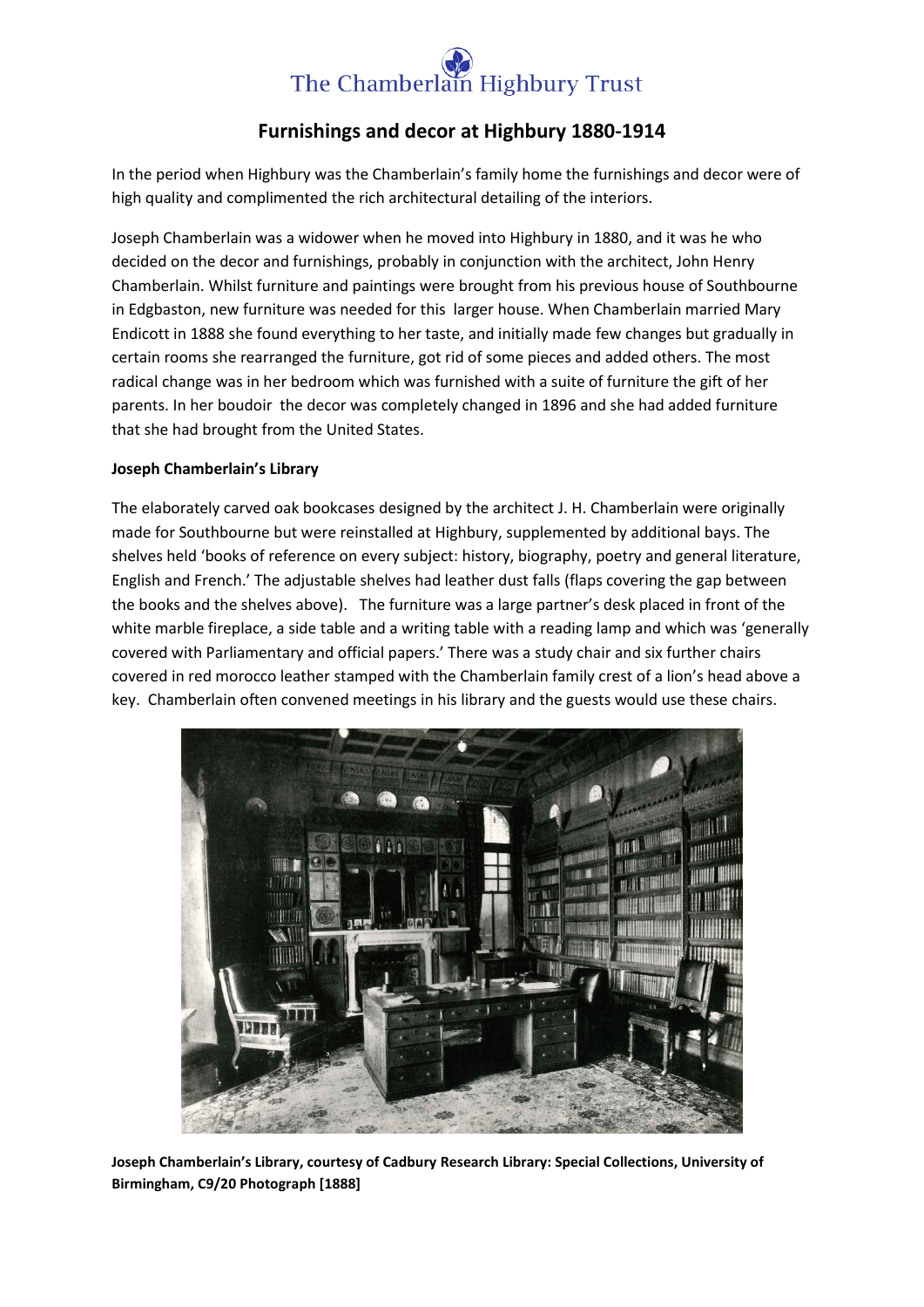On the desk there was a blotting pad with a brocade cover; a pencil case; a paper knife, a cigar box, a pen with which the Treaty of Washington was signed in February 15 1888 together with a silver cigarette case inscribed to 'JC Xmas 1888, let us smoke the pipe of peace, Yours WV Harcourt'. On the mantelpiece there were photographs of William Gladstone and other politicians, together with a Dutch silver casket, a gift of William Endicott, Mary Chamberlain's brother, and an inlaid Japanese ivory tobacco jar a gift of Mrs Chamberlain, together with two Chinese vases and a Wedgwood basalt vase.

The niches in the fireplace over-mantel held small items of oriental porcelain and there were porcelain plates and vases above the bookcases. An oriental rug with a formal pattern of roses harmonised with the marquetry ceiling with its regular panels of leaves of horse chestnut and ivy.

The adjoining **Secretary's room** (now toilets) was lined from floor to ceiling with book shelves. The books included 220 volumes of The Parliamentary Debates, 110 volumes of Hansard's Parliamentary Debates, Reports of Royal Commissions, 55 vols of State Intelligence and wooden letter files.

The **corridor** displayed many of the presentation addresses made to Chamberlain from political associations.

#### **Main Hall**

The top lit hall at the centre of the house was mainly used as an informal sitting room but the furniture could be removed to the gallery landing to create space for receptions and dances.



**Main Hall at Highbury, courtesy of Cadbury Research Library: Special Collections, University of Birmingham, C/20 Photograph [1888]**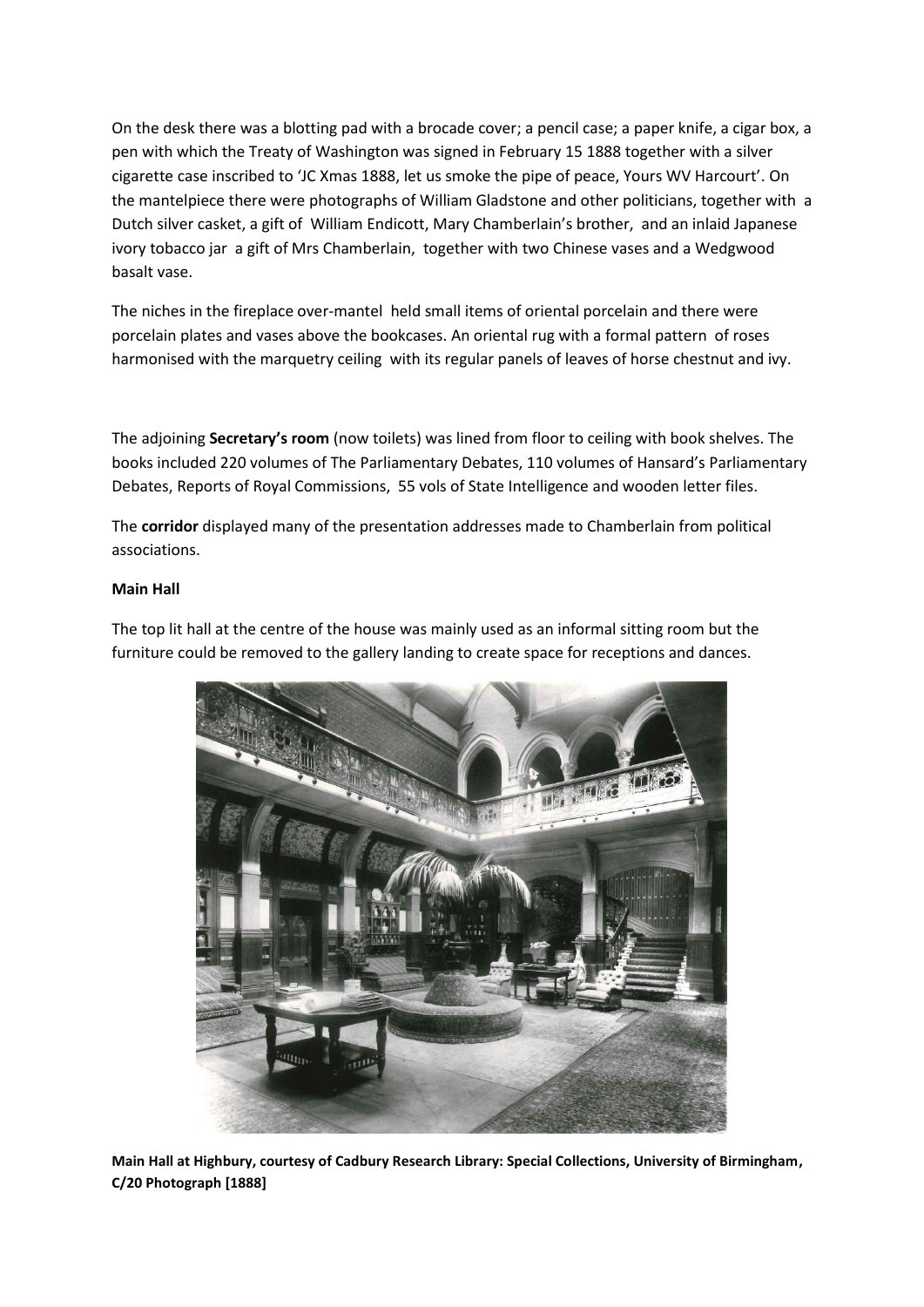The original furnishings were a large circular banquette with a central pedestal holding a green majolica vase planted with a palm, four oak framed settees upholstered in tapestry and placed at the sides of the room and, in the centre, three button backed armchairs, a writing table and three oak chairs and an oak and inlaid ebony hall table with an under shelf. The oak wall bookcases held specimens of Joseph Chamberlain's collection of oriental and European porcelain and two tall Japanese vases were placed in the staircase recess. On the floor there were three oriental rugs in the centre and inlaid flooring around the edges but this was subsequently covered by further rugs.

The banquette was removed by Mary in 1895 and the furniture rearranged and added to. The central space was replaced by a four sided arrangement of a settee and several easy chairs, with the palm on a stand in the centre. There were further easy chairs and low tables by the fireplace together with two screens. A walnut portfolio stand by the staircase held two volumes of photographs including views of New South Wales presented by the Premier in 1897. The ornaments on the writing table included a bronze figure of Bacchus and a silver inkstand and a paper cutter made from a branch of a pear tree planted at Endicott Hall, USA in 1830. Near the stairs there was a 'Burmese' dinner gong, a stuffed flamingo and the American flag.

#### **Dining Room**

The dining room had terracotta coloured walls and was distinguished by several oil paintings and a suite of dining furniture of pollarded oak with ebony inlay. This was made by William Barfield of Leicester who was responsible for the decorative woodwork throughout the house, and may have been designed by J. H. Chamberlain. The table with ten leaves could be extended to 21 feet and had a matching set of 24 dining chairs upholstered in green leather. An eight foot sideboard with mirrored back filled the recess. Two side tables, a dinner wagon and a coal purdonium completed the suite. Other furniture included two Cromwell easy chairs upholstered in green leather and a matching lady's chair, two footstools and three card tables.

In this room were displayed the best of Joseph chamberlain's oil paintings. William James Muller's 'Street Scene in Cairo' of 1839 hung here until it was presented by Joseph Chamberlain to the Art Gallery in 1885. Above the fireplace was Marcus Stone's 'Venice' and on either side was Emile Nevy's 'A Japanese Child' in coloured chalks and 'A Memlook Bey, Egypt' of 1868 by John Frederick Lewis. There was also Albert Gos's 'Lake and Mountain Scene ' and H.Schlesinger's 'Neuf heures du Matin' together with portraits of Joseph Chamberlain's parents, Joseph and Caroline Chamberlain, and a portrait of Lord Randolph Churchill.

The sideboard had a display of plate including a silver trowel from the laying of the foundation stone of the Council House by Chamberlain in 1873, a silver salver presented to Joseph Chamberlain by the workmen of Nettlefold and Chamberlain on his retirement in 1874, a silver cup presented by Lord Randolph Churchill, and a silver salver presented to Joseph Chamberlain's grandfather by the Cordwainers' Company of London.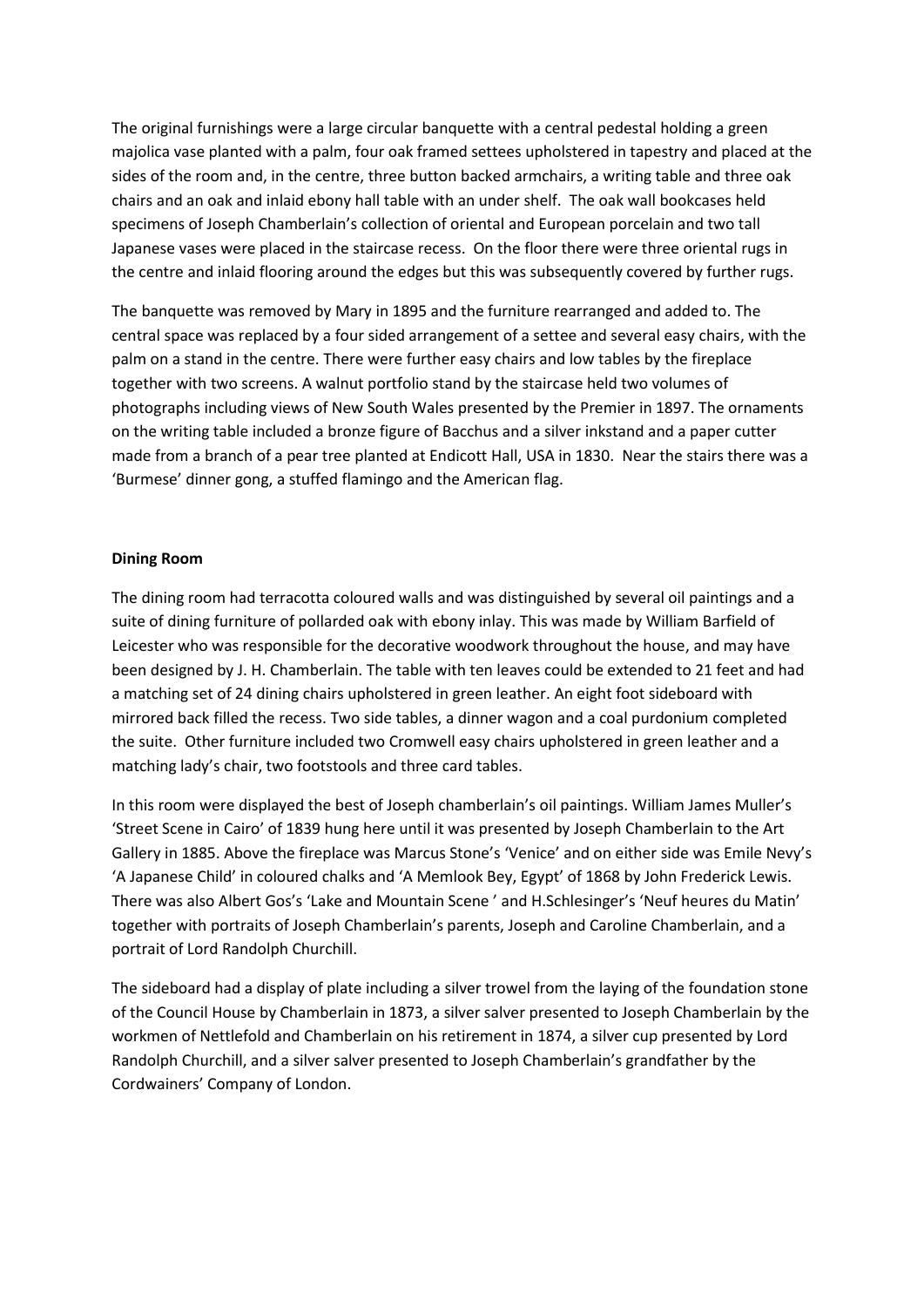#### **The Drawing Room**

The drawing room had a rich ceiling treatment of green painted motifs and inlaid panels of satinwood and walnut in quatrefoils outlined in ebonised wood. The room was described in 1881 as 'furnished in princely style'. The several pieces of ebonised furniture and the walls hung in green silk brocade harmonised with the ceiling. Prominent in the room was a six foot high ebonised mahogany cabinet inlaid with ivory with centre and side plate glass mirror panels and a centre cupboard with Wedgwood medallions. Another cabinet was three feet high and also of ebonised wood with ivory inlay and had amorini and arabesque decorations. A third cabinet was Japanese with bonze ornamentation. The eastern theme continued with the over-mantel mirror above the fireplace which had ten niche china shelves ornamented with flowers and foliage. There was a Japanese carved ebonized table with a glazed earthenware tile top of bird and flower ornaments and a gallery under shelf. Chamberlain had purchased the table in Paris at the French Exhibition of 1878. Other purchases from the Exhibition were two pieces of china, one a Japanese Satsuma ware vase and the other a Ginori ware plate with an arabesque design from Italy.



**Highbury Drawing Room, courtesy of Cadbury Research Library: Special Collections, University of Birmingham, C9/20 Photograph [1888]**

There was a suite of an inlaid secretaire, six chairs and an occasional table. Further occasional tables were of ebonised wood as were the settees and chairs. These were upholstered in silk damask or floral silk tapestry. The furniture was re-arranged by Mary Chamberlain so as to form several informal groupings of chairs and tables and, because of the large numbers who were entertained at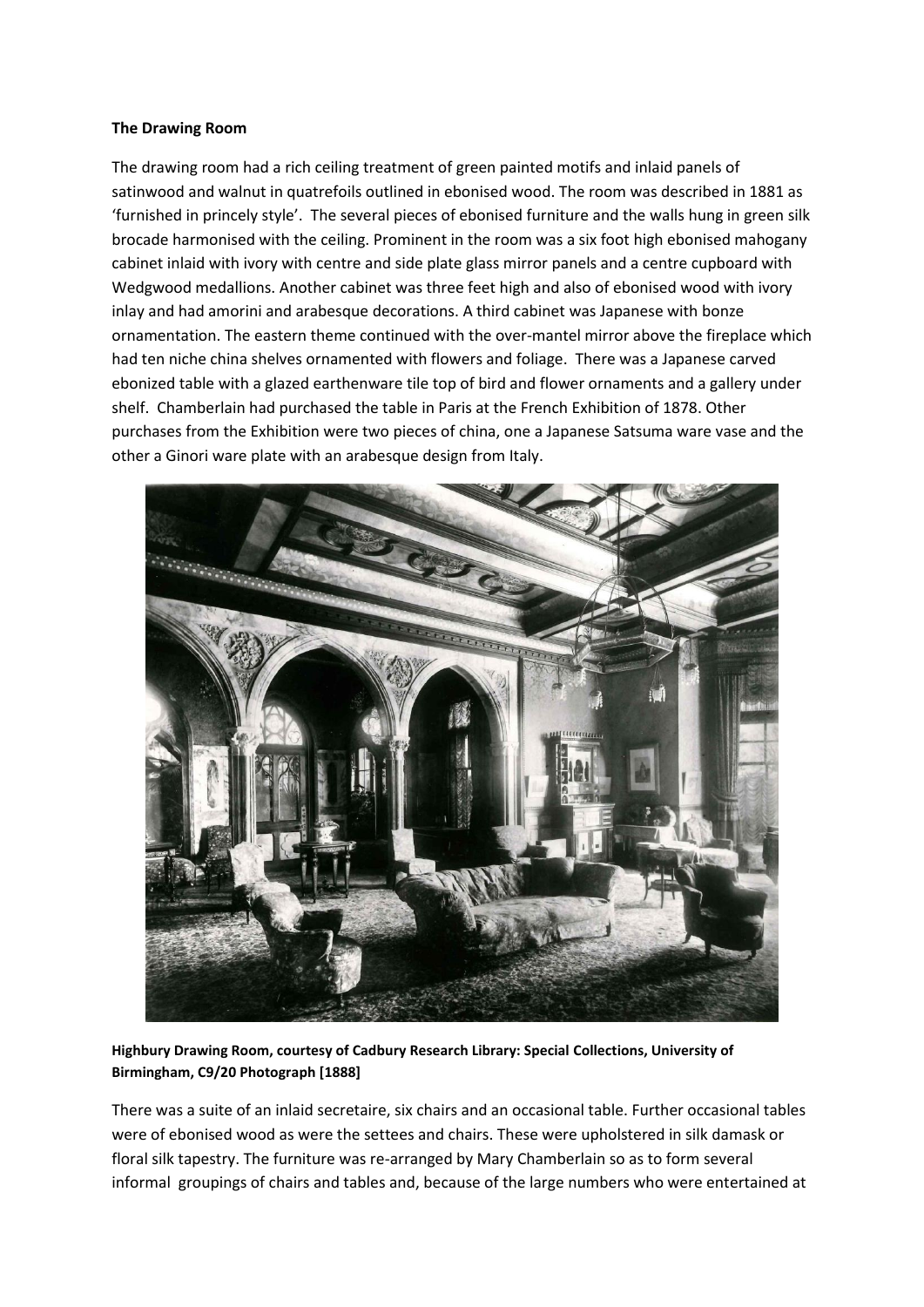Highbury, a banquette was added to the bay window. There was a Steinway piano with an ebonised inlaid ivory case by a leading cabinet maker, James Plucknett of Warwick with a matching piano stool and music canterbury.



**The Highbury Drawing Room from** *The Man and the City, a Souvenir of Mr Chamberlain's connection with the Midland City* **[1906]**

The paintings in the drawing room were watercolours including several by David Cox and A V Copley Fielding together with Samuel Prout's 'Zwinger Palace, Dresden' and James Holland's 'Doge's Palace'. To control the light levels in this south facing room the windows had ruched silk blinds and silk curtains.

## **The Boudoir**

The original decor of the boudoir had walls hung in 'delicate coloured tapestry with a frieze with figures in the antique style' and the furniture was the piano and Canterbury subsequently moved to the drawing room. After Chamberlain married Mary Endicott in 1888 the room ceased to be the sitting room of his eldest daughter, Beatrice, and became Mary's boudoir. She rearranged the furniture in 1891 so her writing table was by the window. She also had two cabinets in ebonised wood in one of which was displayed 22 Sevres dessert plates. There was a bookcase and two screens, one of red silk and the other, added in 1891, of Spanish leather. The seats were ladies' chairs upholstered in needlework. In contrast to this furniture there was a New England rocking chair Mary had brought from America and, in front of the fireplace, a polar bear skin rug a gift of Mary's mother in 1891. The ornaments included silver framed photographs of Mary's friends.

The decor designed by the architect, J H Chamberlain, was not to Mary's taste and in 1896 she made significant changes to the room. The walls were covered in yellow silk wallpaper which Mary ordered in Paris and this hung above white wood panelling in 'a lovely old Italian design' made in London. The classical theme was continued with Adam style plasterwork on the ceiling and cornice and the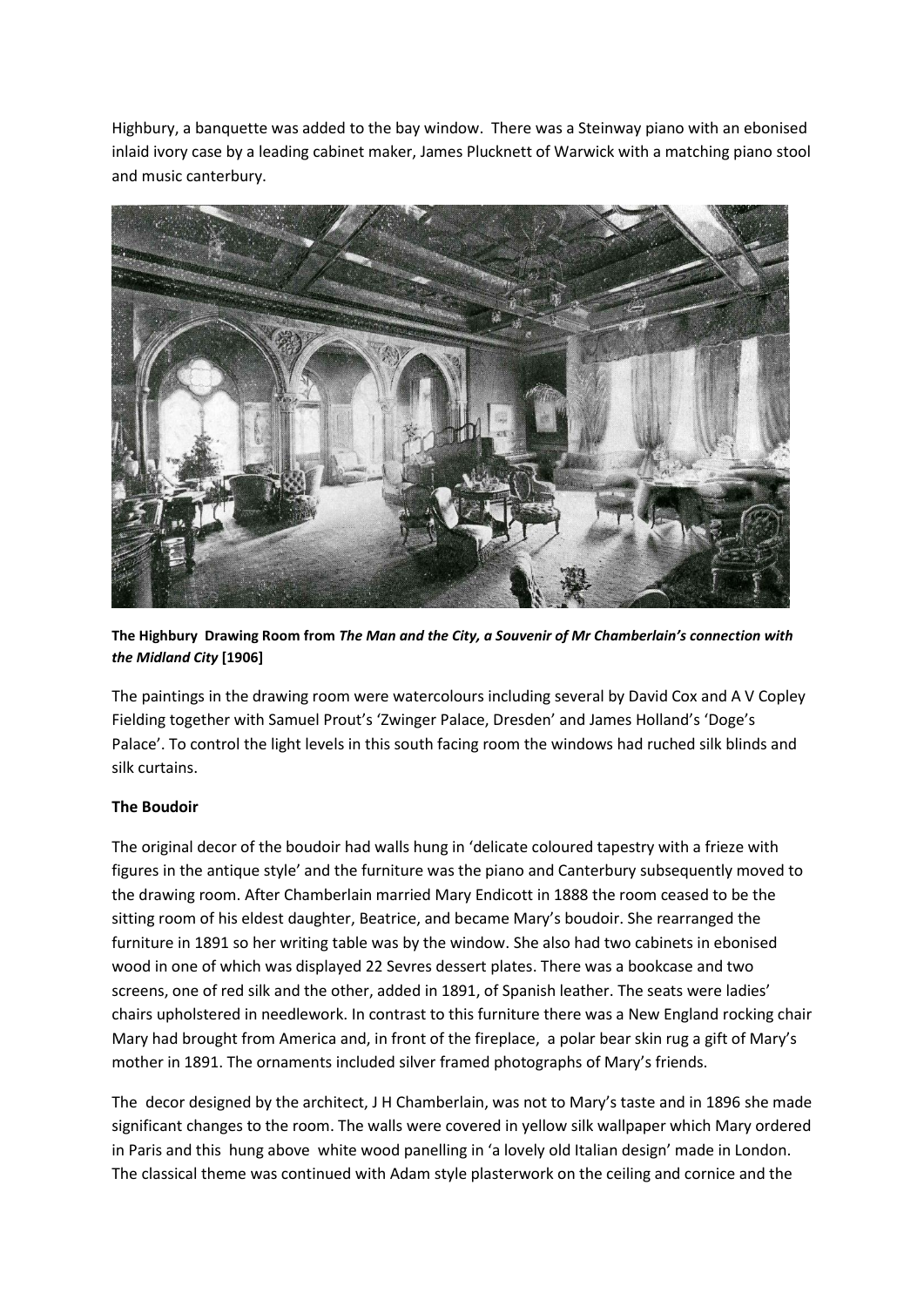doors were decorated in gesso work in the same style. The fireplace was replaced by one with yellow marble and her new carpet was, 'the grey green colour of the bark of an apple tree.' Her Christmas present from Austen in 1903 was a gilt Italian footstool in green and flowered broacade 'beautiful addition to my own chairs and just the thing in style and wonderful for my room.'

#### **The Breakfast Room**

This room had an informal decor of embossed green wallpaper and green paintwork with a frieze and cornice of flying swallows in 'the Japanese style'. The furniture was of light unstained oak. Like the other principal rooms the floor was of inlaid wood and there was an oriental carpet in the centre. The fireplace had a carved oak panel of the aquatic arrowhead plant. Around the walls were hung ten watercolours by Thomas Collier.

#### **Gallery landing**

The landing which ran round the four sides of the upper part of the hall functioned as a library and picture gallery and was richly decorated with an anaglypta wallpaper of golden pomegranates above which were two hand painted friezes with a design of leaves. The Celtic pattern of the metal railings was echoed in the motifs of the five light stained glass window at the eastern end of the hall. The metal down lighter was of brass in a gothic design. Elaborately carved half height book cases lined two of the walls. The pictures included oils by C T Burt, H A Moore and Colin Hunter. John Singer Sargent's 1891 portrait of Joseph Chamberlain and John Everett's portrait of Mary Chamberlain of 1891, which originally hung in the drawing room, but had been move to the landing by 1899. There was no permanent furniture on the landing but the hall furniture was placed here when the hall was used for receptions or dances.

There were fourteen bedrooms including dressing rooms and a day and night nursery. The rooms occasionally open to the public include:

#### **Mary Chamberlain's bedroom**

Among Mary Chamberlain's wedding presents when she married Joseph Chamberlain as his third wife in 1888 was a suite of bedroom furniture, the gift of her parents. This was of bird's eye maple. It did not include wardrobes. These were made for Mary Chamberlain shortly after her arrival at Highbury. The three wardrobes were in Louis Seize style in white and gold with a matching over mantel mirror. The bedroom walls were hung with old rose silk which was also used for the curtains. In 1890 there were new light fittings shaped like pink and blue lilies and a satin bedspread bought by Joseph Chamberlain during their tour of Egypt.

#### **Beatrice Chamberlain's sitting room**

The walls had blue wallpaper and the curtains were of blue velvet. Chippendale style chairs and a Madame Recamier settee were upholstered in figured velvet. By the fireplace there was a Japanese screen.